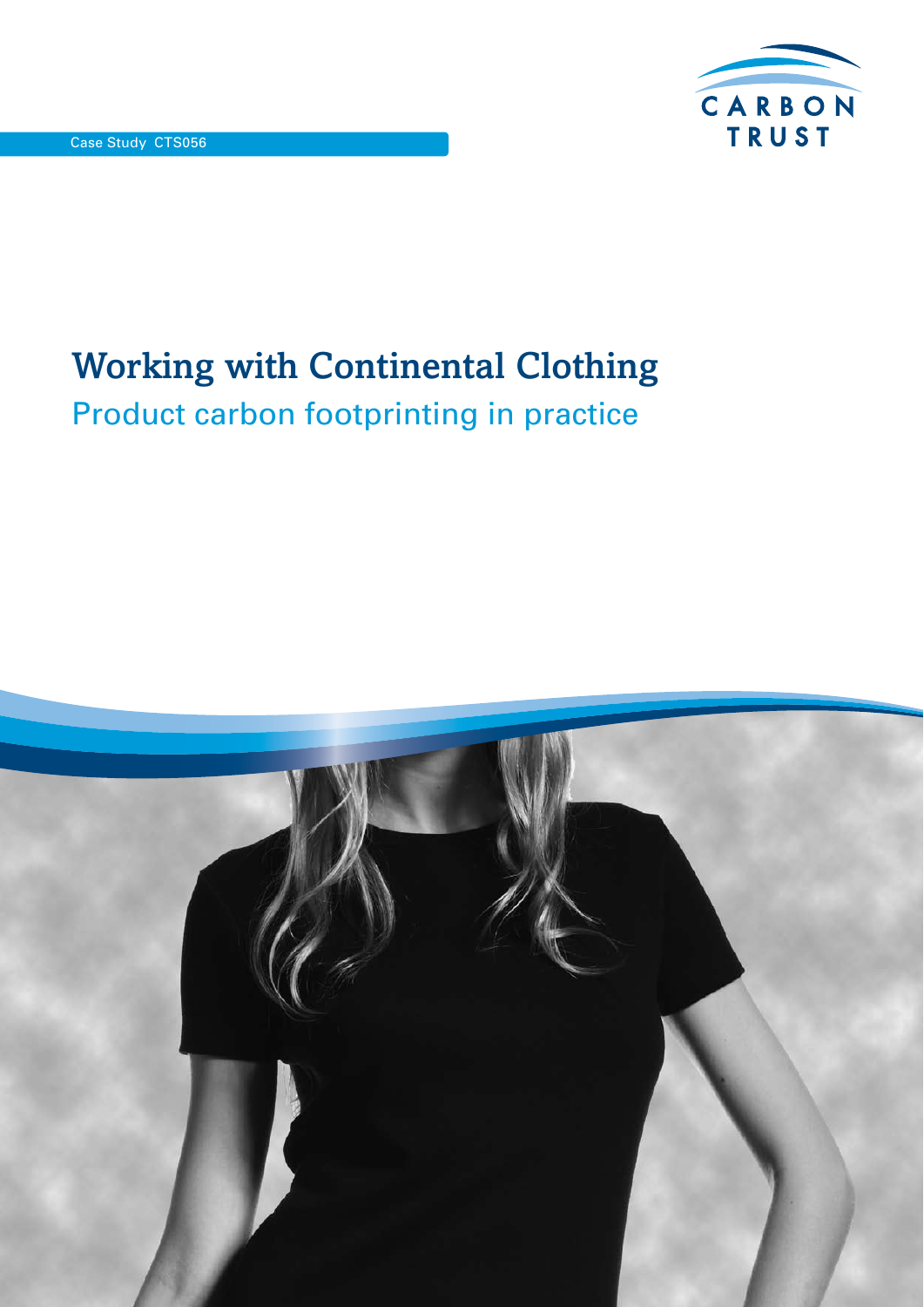Continental Clothing was the first business-to-business (B2B) company to participate in the Carbon Trust's product carbon footprinting and labelling initiative. The project gave new insights about how carbon footprint assessment and communication can uniquely benefit B2B companies; how the analysis can be done cost-effectively by a smaller business; and how a textile company can reduce carbon emissions across its supply chain. It is also an early example of a company rolling out the initial pilot to other product lines in their portfolio and even to partners up and down the supply chain.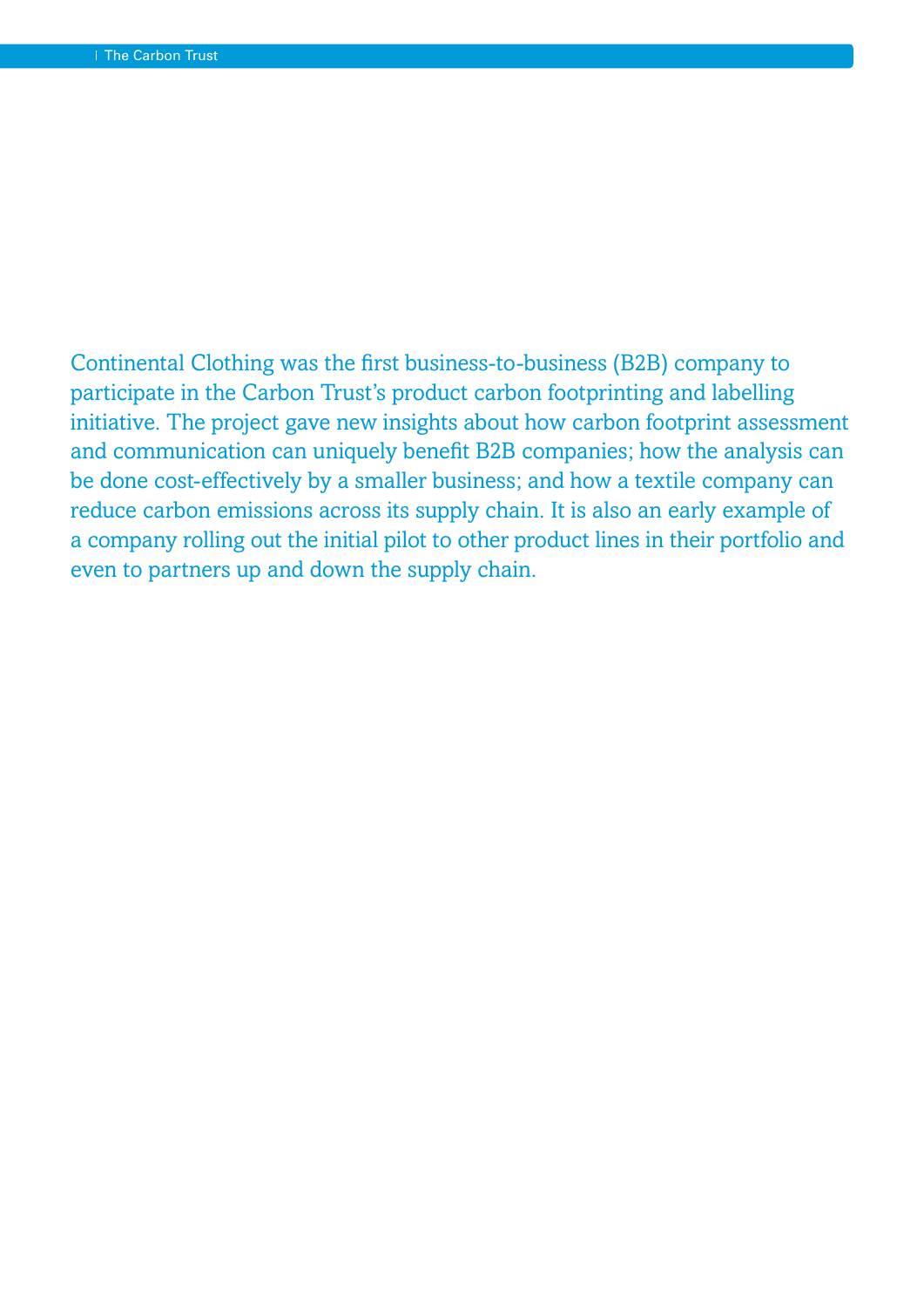## Company background

Established in 1994, Continental Clothing is a B2B wholesaler of blank printable t-shirts, polo shirts and sweatshirts for corporate, leisure and promotional wear, with customers primarily in the music and advertising industries. Continental Clothing employs 45 people and operates in the UK, US and Germany.

Continental is differentiated by its direct distribution model and fast bespoke service, combined with an ethically-driven mission: "To inspire and implement solutions to the environmental crisis". It has four sustainable apparel lines including its leading brand EarthPositive® launched in 2007 as: "Apparel to combat climate change".



Continental's supply chains vary by product line. Some products are manufactured using a vertically-integrated supply chain in which certified organic cotton farming, spinning, dying and clothing production all take place in wholly-owned sites; others are produced using a more traditional, disaggregated supply chain.

### **The pilot project: motivation**

Continental Clothing has a strong commitment to sustainable production, and the fight against climate change is central to its strategy. It had already initiated several measures to reduce carbon emissions as part of this broader sustainability agenda. The purpose of participating in the initial Carbon Trust pilot and using the Carbon Reduction Label was to certify Continental's in-house assessments of product-level carbon emissions and to provide customers with independent, credible verification to prove it.

The EarthPositive® line of shirts was a natural choice for Continental's product carbon footprinting pilot since it already minimises environmental impact in all production stages:

- Organic farming all shirts are 100% certified organic cotton.
- Natural irrigation cotton farms in India are located in areas where enough water occurs naturally through the monsoon rains to supply 95% of water.
- Renewable energy production facility in India is powered by a nearby wind farm, generating verifiable renewable power.
- Waste:
	- Cotton waste generated (the production of a T-shirt requires five times its end weight in raw cotton) is either returned to the field as an organic fertiliser or used for other textile and upholstery products manufactured in the local area.
	- Dyes are made in a controlled environment where wastewater is thoroughly treated.
- Packaging all shirts are packaged using biodegradable or 100% recycled materials.
- Transport Continental has a 'no airfreight' policy – all goods are shipped by sea.

Given the considerable effort put in to make EarthPositive® sustainable, Continental wanted to assess the impact these measures have had on its product carbon emissions.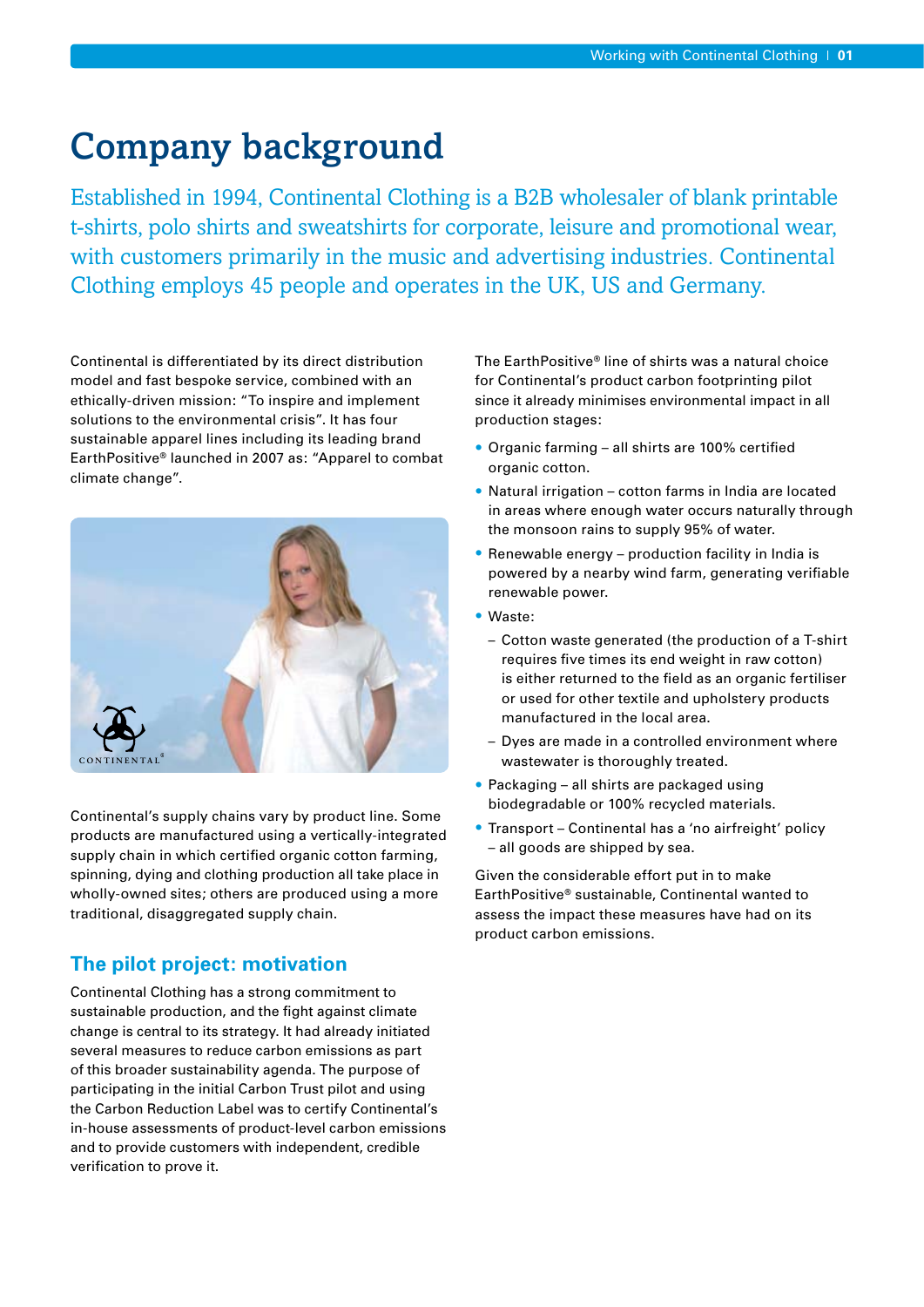#### **Product carbon footprint assessment process**

Continental succeeded in calculating its initial product footprints in record time, at minimal cost, demonstrating the opportunity SMEs have to execute quickly. The company calculated the carbon footprint of its black and white apparel, and then asked the Carbon Trust to certify and provide the Label. The pilot progressed rapidly, beginning in November and finishing in December 2007. By January 2008, the company was able to release a brochure showing the EarthPositive® clothing range that included the Carbon Trust Carbon Reduction Label.

This tight deadline encouraged Continental to move fast and think creatively about how to conduct the footprint calculation. It hired a PhD graduate chemist who travelled to India where the EarthPositive® shirts are produced. Vertical integration and locally-sourced supply also contributed to the speed of the pilot: Continental owns its entire processing facility in the Tamil Nadu region of India, and sources 100% organic cotton from a single set of local producers.

This made the data collection process very quick. A two-stage interview process – where the first day involved visiting a site and learning about the process and activities, and the second day focused on data collection – proved to be very effective. Armed with a data collection template and the support of the company to focus exclusively on carbon footprinting, the contractor was able to collect the data and calculate the footprint in only eight weeks and at a very low total cost.

#### **Supply chain analysis**

The carbon footprint calculation for EarthPositive® shirts reflects all stages of the shirt life cycle from growing organic cotton through to the arrival of the products in the UK. As specified in the PAS 2050<sup>1</sup>, B2B companies like Continental Clothing can exclude the distribution, retail, use and disposal phases of their products' life cycles since these phases can be hard to predict as their products may be used by different customers in very different ways.

The supply chain of the EarthPositive® garments is illustrated in the Chart 1.



#### *Chart 1 B2B process map: EarthPositive® shirt supply chain*

<sup>1</sup> BSI Publicly Available Specification (PAS) 2050 is based on the product carbon footprinting method originally developed by the Carbon Trust and trialled with Walkers, Boots and innocent. The Carbon Trust later co-sponsored, along with the UK Department for Environment, Food and Rural Affairs (Defra), the development of PAS 2050 by BSI British Standards.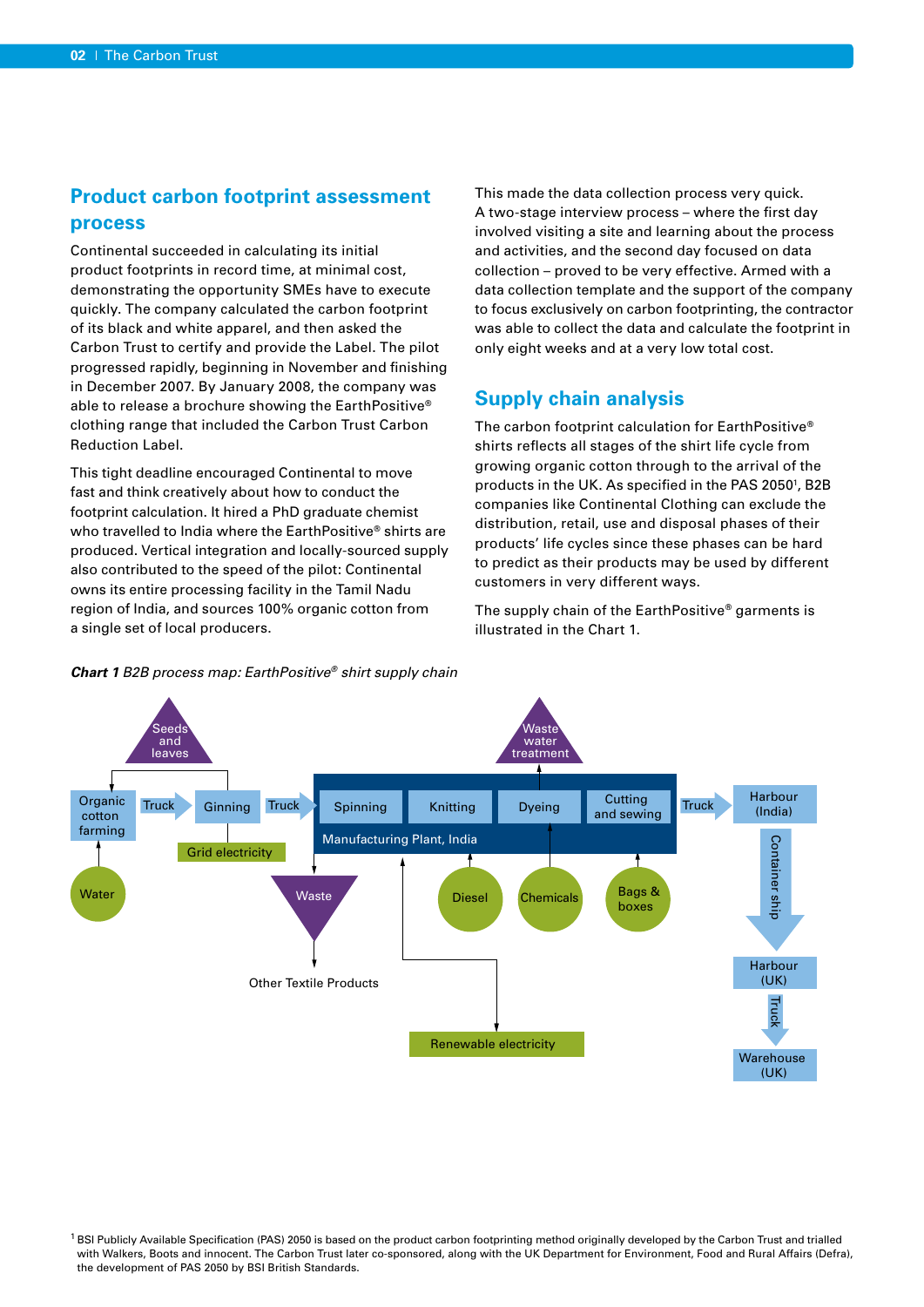The breakdown of emissions for a Men's white T-shirt (large size) is summarised in Chart 2.





Source: Continental Clothing Company

The main sources of carbon emissions were farming and spinning. Emissions from raw materials, waste and manufacturing were lower than expected, reflecting the fact that Continental had already introduced good carbon management practices and received electricity from renewable sources.

#### **Communicating the results: experience using the Carbon Reduction Label**

Continental's original pilot resulted in Carbon Trust Carbon Reduction Labels for seven products (see Chart 3 for an example). These Labels are displayed in B2B sales materials, including the website, catalogues and at tradeshows. The Carbon Reduction Label is also used in advertising, to support the catalogue release and in further communications to generate interest.

Continental believes the Carbon Reduction Label has provided the credibility it needed from an independent organisation like the Carbon Trust to ensure its customers believe its climate-related marketing is accurate and trustworthy. As a B2B company, having the Carbon Reduction Label also gives Continental a competitive advantage by providing business customers certified data up to the point of delivery, thereby making it significantly easier for customers to footprint and label garments for end consumers.

*Chart 3 Carbon Trust Carbon Reduction Label used by Continental Clothing*



#### **Achievements**

When calculating the carbon footprint of the EarthPositive® product range, Continental and the Carbon Trust also analysed what the carbon emissions would have been if standard Indian grid electricity had been used. They calculated that using renewable energy reduced the carbon footprint by nearly ~90%<sup>2</sup>, from 6.5kg to 0.65kg for a Men's large white T-shirt (see Chart 4).





Source: Continental Clothing Company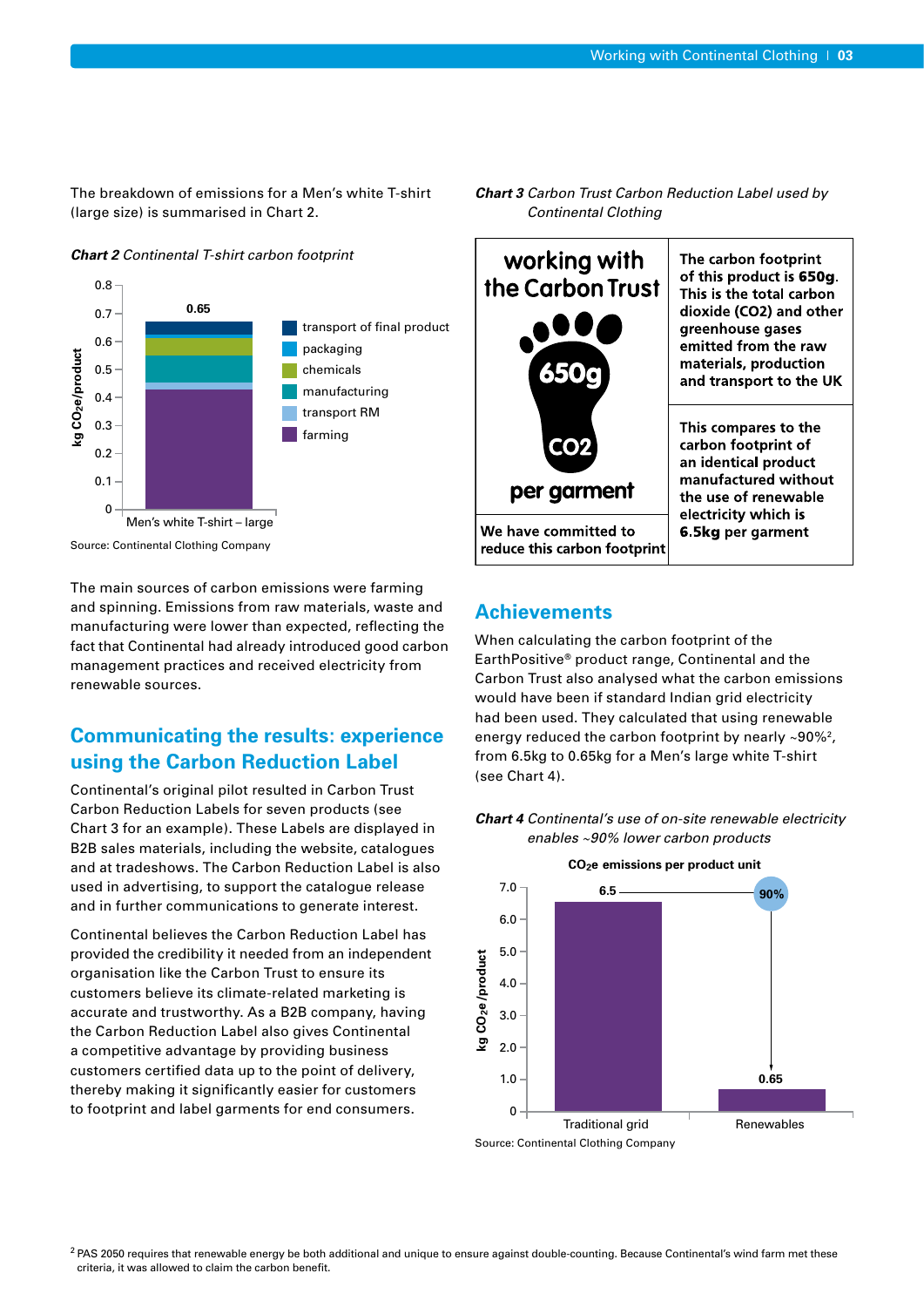Using renewable energy also reduces the company's exposure to oil price rises. Continental can therefore offer price stability to customers during a time when competitors have had to increase their prices. The 'no airfreight' policy, in addition to its considerable carbon benefit, offers a substantial cost benefit as well.

Although the EarthPositive® range was already relatively low carbon, Continental identified further opportunities to reduce their products' carbon emissions and create new business opportunities as well:

- Increase energy efficiency of machines old machines can be three times more energy intensive than newer ones.
- Change suppliers to ensure lower-carbon inputs e.g. suppliers are introducing alternative energy and recycling to their UK warehouses.
- Understand low carbon alternatives in manufacturing sub-processes:
	- Spinning potential to reduce energy use by a further 10%.
	- Water treatment building larger vessels to increase efficiency; ~20% emissions reduction for this process step expected at completion.
	- Dyeing reviewing alternatives, including new technologies with lower energy consumption and new generation of organic dyestuffs, which could reduce emissions of this stage by ~20%.
	- Finishing potential to eliminate the use of diesel generators and replace old machinery for a possible 15% reduction of this step's carbon footprint.

Although many of these changes require capital investment, Continental feels these costs are offset by improvements in brand value. Continental believes: "Superficial sustainability investments will quickly become transparent; to protect brand value and reputation over the long term, only genuine measures taken – as the technology become available – will ensure the brand's credibility. These do require investment in research, time and money<sup>3"</sup>.

Continental is currently expanding the footprinting model to include decorative options (e.g. screen-printing, embroidery, heat transfers) and more complex fabrics (e.g. blends, technical washes, distressing process), which will likely uncover additional opportunities to reduce carbon emissions.

Continental is also working with customers and the Carbon Trust to estimate the carbon emissions further down the life cycle chain. Realising that the bulk of carbon emissions from a T-shirt's life cycle actually comes from the use phase – through washing machine use – it is helping to educate consumers by sharing this information with tips to reduce emissions on its website and the labels themselves: "We label our garments SAVE THE CLIMATE – WASH COOL – LINE DRY in addition to standard wash care instructions".

As a pioneer in carbon labelling, Continental is vocal about its work on carbon footprint measurement and reductions, as well as other areas of sustainability. Continental has actively communicated its EarthPositive© case study to others in the industry and is proactive about raising awareness of climate change among its peers. It seeks to demonstrate that a business model based on sustainability can be profitable and offer a competitive advantage.

#### **International**

Continental is leading the way in introducing the Carbon Reduction Label to countries outside the UK. It is using the Carbon Reduction Label online and in its sales catalogue as part of its market entry strategy in countries including France, Italy, Germany, Holland, Finland, Sweden, Iceland and Japan. There is significant interest from customers in other countries, and the Label may soon be introduced in Australia.

One of the key drivers for using the Label internationally is that Continental sees its market evolving to increasingly value lower-carbon products. Continental's Director, Phillip Gamett explains that: "Climate change – and thus carbon reduction – is a global problem, and it is irrelevant whether markets are ready for the Carbon Reduction Label: the sooner we introduce it, the sooner it will become of value".

Continental acknowledges that there are different levels of understanding of the carbon issue across different markets. While this means in some markets they have to educate their buyers, it also gives them a clear first mover advantage which they are looking to capitalise upon by furthering the carbon label concept from the wholesale buyers through to the end consumers.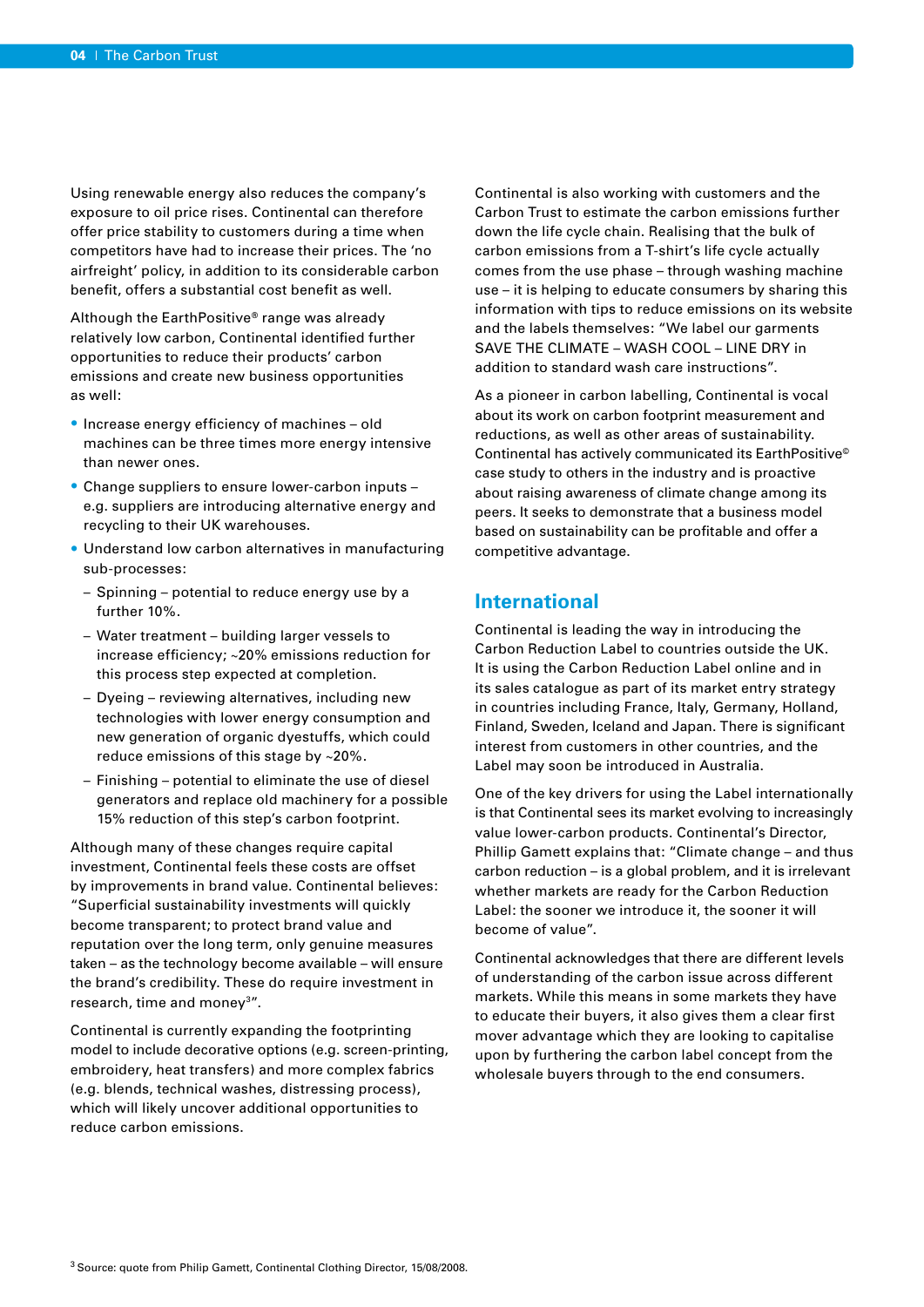#### **The way forward**

Continental is building on its experience with the Carbon Reduction Label pilot in several ways:

- New supply chains:
	- Continental recognised that the footprinting analysis offers a systematic approach to identifying carbon reduction opportunities.
	- They are now extending it to other supply chains, such as those in Turkey, and plan to roll it out to the rest of their portfolio.
- Certified model:
	- Building on the initial footprint analysis, Continental has developed an easy-to-use model that allows it to understand the carbon impact of different product configurations, i.e. different combinations of raw materials, colours and sizes.
	- It is currently working with the Carbon Trust to certify the entire model, making future product footprinting and labelling even faster and cheaper.
- Better management and sales practices:
	- Continental is using the insights gained from its carbon footprint model to inform decisions about new product development, i.e. future T-shirt configurations, with the goal of continuous improvement and carbon reductions over time.
- Customer engagement:
	- Continental sees the Carbon Reduction Label as a key differentiator not only for themselves, but also for their customers.
	- It plans to use the certified model as a sales tool to help its customers understand the carbon implications of their purchase decisions.
- Carbon footprinting 'industry' evolution Continental sees a future revolution in carbon labelling and is determined to play a leading role in:
	- Developing 'component' labelling of products (where B2B organisations pass the certified carbon footprint of their products to the next stage in the supply chain) to make life cycle footprinting easier and more cost-effective, as well as contributing to better supply chain coordination.
- Promoting these pre-footprinted component products as a source of competitive advantage for B2B companies.
- Driving forward the vision to establish a global supply network of footprinted raw materials, components and end products that will ultimately facilitate emissions reductions across the entire chain.

#### **Key lessons**

The Continental pilot offers practical lessons to companies wanting to footprint and label:

- The first B2B pilot, thereby offering the chance to test PAS 2050 on a B2B supply chain and proving the viability of the Carbon Reduction Label as a marketing tool to business customers.
- The first SME pilot, Continental demonstrates the applicability of PAS 2050 for smaller companies, and offers lessons for how small companies can take advantage of their size and focus to achieve results quickly and cheaply.
- First pilot partner to calculate product footprints independently, only involving the Carbon Trust at the end for independent verification of the results and for labelling. This showed that product carbon footprinting to the standard required by the PAS 2050 can be internalised, thereby significantly driving down costs.
- The first textile/clothing pilot company, providing insights on carbon reduction opportunities in this sector, such as the impact of renewable power on otherwise carbon-intensive activities.